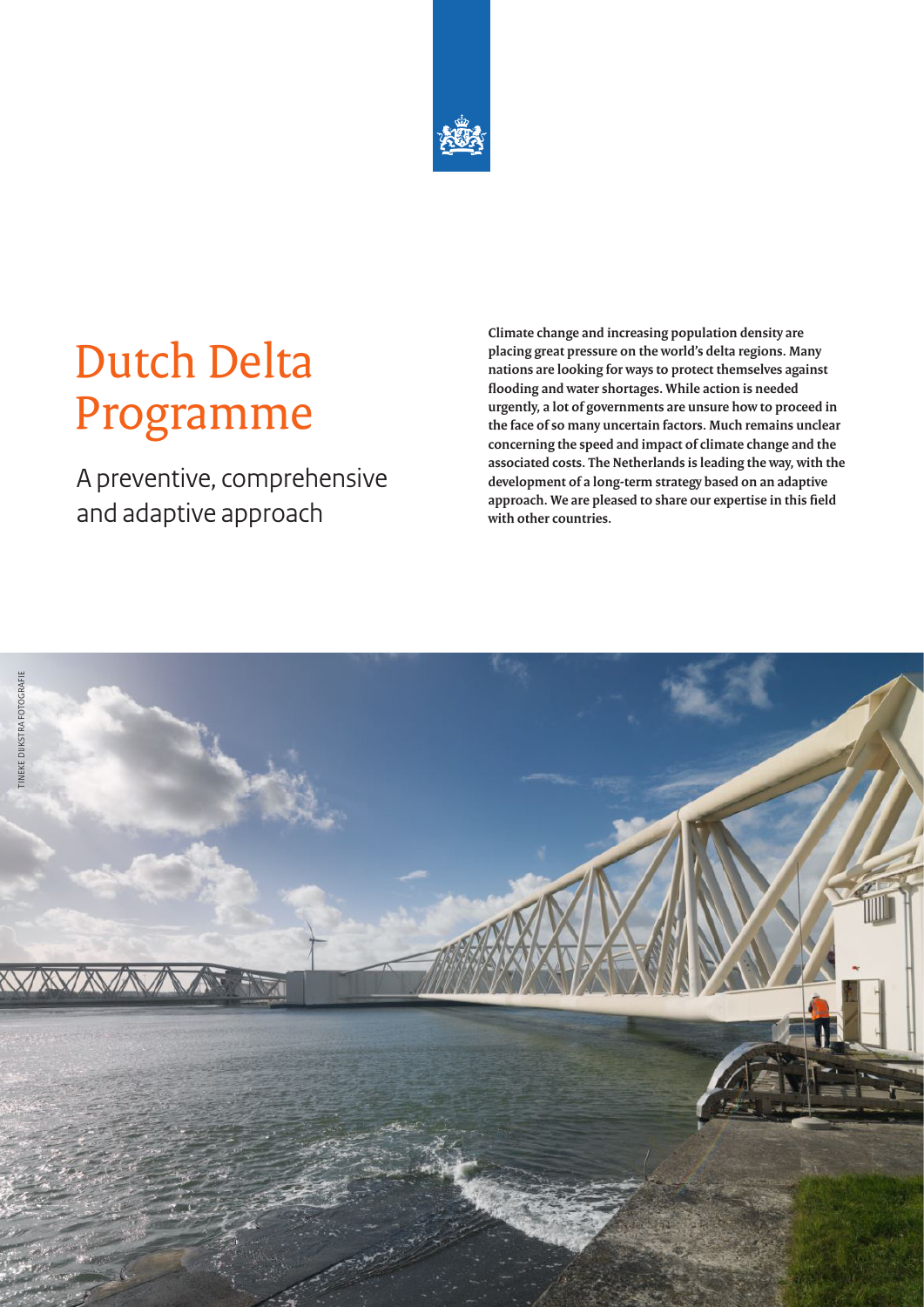# **What's the issue?**

Around the world, many delta regions are at considerable risk as a result of the changing climate. By 2050, 15 per cent of the global population will live in flood-threatened regions. That is one third more than at present, and most of them will be in low or middle-income countries. Furthermore, seven out of ten people are expected to live in cities. Predominantly located in delta regions because of their favourable conditions for trade, logistics, and food production and supply. There is an urgent need for cooperation to make delta cities more resilient. For countries looking for ways to protect themselves against flooding and water shortages, it is important to form coalitions. The Netherlands has considerable expertise in this field, which it is pleased to make available to other countries. As such, it is leading the way, with the development of a long-term strategy based on an adaptive approach.

### **A preventive approach**

The purpose of the Delta Programme is to protect the Netherlands against flooding, now and in the future. It is also intended to assure supplies of fresh water. It covers numerous environmental and economic aspects, as well as nature management, agriculture, and recreation. As a low-lying, prosperous and densely populated delta nation, the Netherlands is vulnerable to flooding. The potential consequences of inundation are enormous, and include fatalities, injuries, social disruption, and billions of euros of property damage. In the past, failure to properly prepare has resulted in the Netherlands repeatedly falling victim to floods. Today, however, we pride ourselves on being the best-protected delta in the world. And we are determined to maintain that very high level of security. A preventive approach has therefore been adopted. The Netherlands prefers to a preventive approach against flooding, not only because prevention saves lives and livelihoods, but it is also far less costly than restoring the damage caused by flooding. Furthermore, the fresh water supply is very important to our economy and consequently needs to be assured in the event of future droughts.

# **Features of the Delta Programme**

The Dutch Delta Programme has many valuable features that other governments can usefully draw upon when developing their own climate adaptation strategies. These include:

- • *Water governance*: widely supported decisions are made in multi-tiered central and local government structures. Water governance is often vital for the development of a national plan or comprehensive approach.
- • *Adaptive approach*: plans and policies can be adapted in line with developing circumstances and the level of socioeconomic support. Much remains unclear concerning the speed and impact of climate change and the associated costs, so "no-regret" or "low-regret" measures are desirable.
- • *Solution forms*: preference is given to "soft" solutions. "Hard" infrastructural solutions are adopted only where there is no alternative ("low regret"). The Building with Nature concept favours soft solutions, such as making room for the river and creating wave screens and sand-based solutions just offshore.
- • *Multiple lines of defence*: flood prevention is combined with impact minimisation. The first line of defence is prevention, aimed at ensuring that floods do not occur. The second line of defence is to minimise the consequences of any flood that might nevertheless occur, by protecting vital infrastructure. The third line of defence is evacuation planning to mitigate the consequences of a worst-case scenario.
- • *Innovation*: options are maximised through technological development. Considerable innovation is taking place in fields such as dyke reinforcement, multifunctional dyke construction, and coastal protection.
- • *Legislation and finance*: the Delta Act and Delta Fund guarantee political backing and ensure that financial resources are committed in practice. Implementation of the Delta Programme on the basis of a long-term approach is therefore assured in the Netherlands.

The approach has proved successful when:

- • Investments in flood protection and water security receive broad local support and are managed on a sustainable basis, often inspired by innovative approaches.
- • Protection against flooding in urban deltas has improved.
- The Netherlands is a successful participant in various international programmes.
- There is increased awareness and political support in connection with water diplomacy.



# **Wim J. Kuijken – Delta Commissioner and Government Commissioner for the Delta Programme – describes the added value of the Delta Programme and its position within the International Water Ambition (IWA) of the**

**Netherlands.**

*'With most of its territory consisting of a low-lying delta in northwest Europe, the Netherlands is permanently preoccupied with space and water. Water, in the form of our rivers and the sea, is the basis of our prosperity. However, it is sometimes also a source of danger. Water-related disasters in the past have obliged the Netherlands to develop effective systems of water management. However, ongoing protection depends on maintenance and especially on continuous investment. We are committed to minimising the risk of future disasters and serious problems arising from flooding or drought. The Delta Act, the (annual) Delta Programme, the Delta Decisions, the Delta Fund (which receives a billion euros a year) and a government-appointed Delta Commissioner form the institutional framework for our country's physical preparedness. Our approach is unique. The climate is changing, and we have a lot to protect. We have therefore adopted a preventive, comprehensive and adaptive approach, and our plans have a long time horizon, covering the periods up to 2050 and 2100. The lessons we have learned and the approach we have developed are well worth sharing with other countries that are also looking for answers to the many issues associated with flood protection and water security. The International Water Ambition provides a solid framework for the promotion of international collaboration in the interests of the public and the economy.'*

TINEKE DIJKSTRA FOTOGRAFIE

*Multifunctional dykes: innovative space-saving solutions: construction of an underground car park within the dyke at Katwijk.*

#### *Coverphoto: De Maeslantkering: a flexible facility, which can be used to shut rivers off from the sea in storm conditions.*